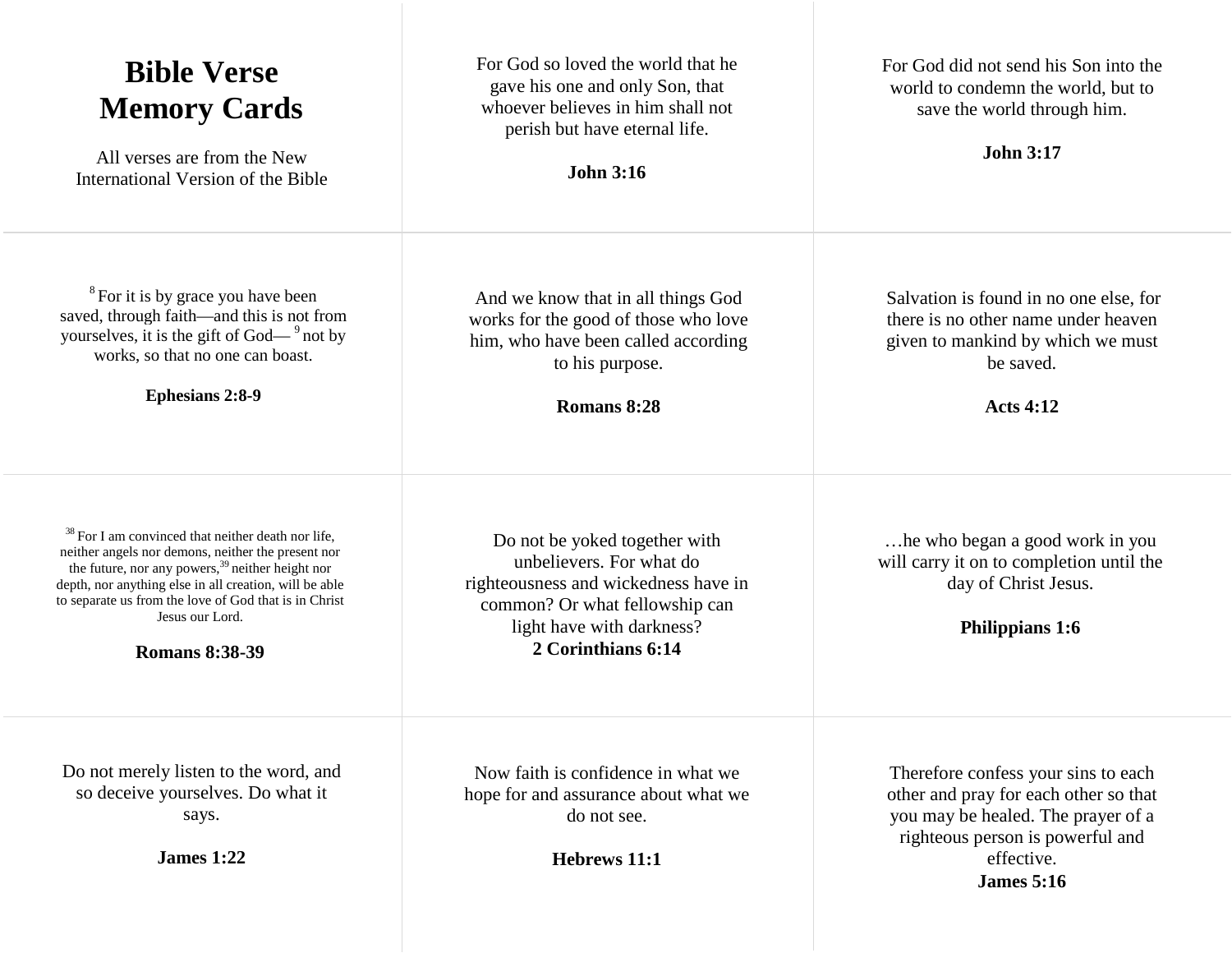| If we claim to be without sin, we<br>deceive ourselves and the truth is not<br>in us.<br>1 John 1:8                                                                                                                        | If we confess our sins, he is faithful<br>and just and will forgive us our<br>sins and purify us from all<br>unrighteousness.<br>1 John 1:9                                                                                              | I have been crucified with Christ and I<br>no longer live, but Christ lives in<br>me. The life I now live in the body, I<br>live by faith in the Son of God, who<br>loved me and gave himself for me.<br><b>Galatians 2:20</b> |
|----------------------------------------------------------------------------------------------------------------------------------------------------------------------------------------------------------------------------|------------------------------------------------------------------------------------------------------------------------------------------------------------------------------------------------------------------------------------------|--------------------------------------------------------------------------------------------------------------------------------------------------------------------------------------------------------------------------------|
| faith comes from hearing the<br>message, and the message is heard<br>through the word about Christ.<br><b>Romans 10:17</b>                                                                                                 | <sup>37</sup> Then he said to his disciples, "The<br>harvest is plentiful but the workers are<br>few. <sup>38</sup> Ask the Lord of the harvest,<br>therefore, to send out workers into his<br>harvest field."<br><b>Matthew 9:37-38</b> | Therefore, I urge you, brothers and<br>sisters, in view of God's mercy, to<br>offer your bodies as a living<br>sacrifice, holy and pleasing to God—<br>this is your true and proper worship.<br>Romans 12:1                    |
| Do not conform to the pattern of this<br>world, but be transformed by the<br>renewing of your mind. Then you will be<br>able to test and approve what God's will<br>is—his good, pleasing and perfect will.<br>Romans 12:2 | I can do all this through him who<br>gives me strength.<br><b>Philippians 4:13</b>                                                                                                                                                       | And my God will meet all your<br>needs according to the riches of his<br>glory in Christ Jesus.<br><b>Philippians 4:19</b>                                                                                                     |
| but those who hope in the LORD<br>will renew their strength.<br>They will soar on wings like eagles;<br>they will run and not grow weary,<br>they will walk and not be faint.<br><b>Isaiah 40:31</b>                       | Have I not commanded you? Be<br>strong and courageous. Do not be<br>afraid; do not be discouraged, for<br>the LORD your God will be with you<br>wherever you go.<br>Joshua 1:9                                                           | Come near to God and he will come<br>near to you. Wash your hands, you<br>sinners, and purify your hearts, you<br>double-minded.<br>James 4:8                                                                                  |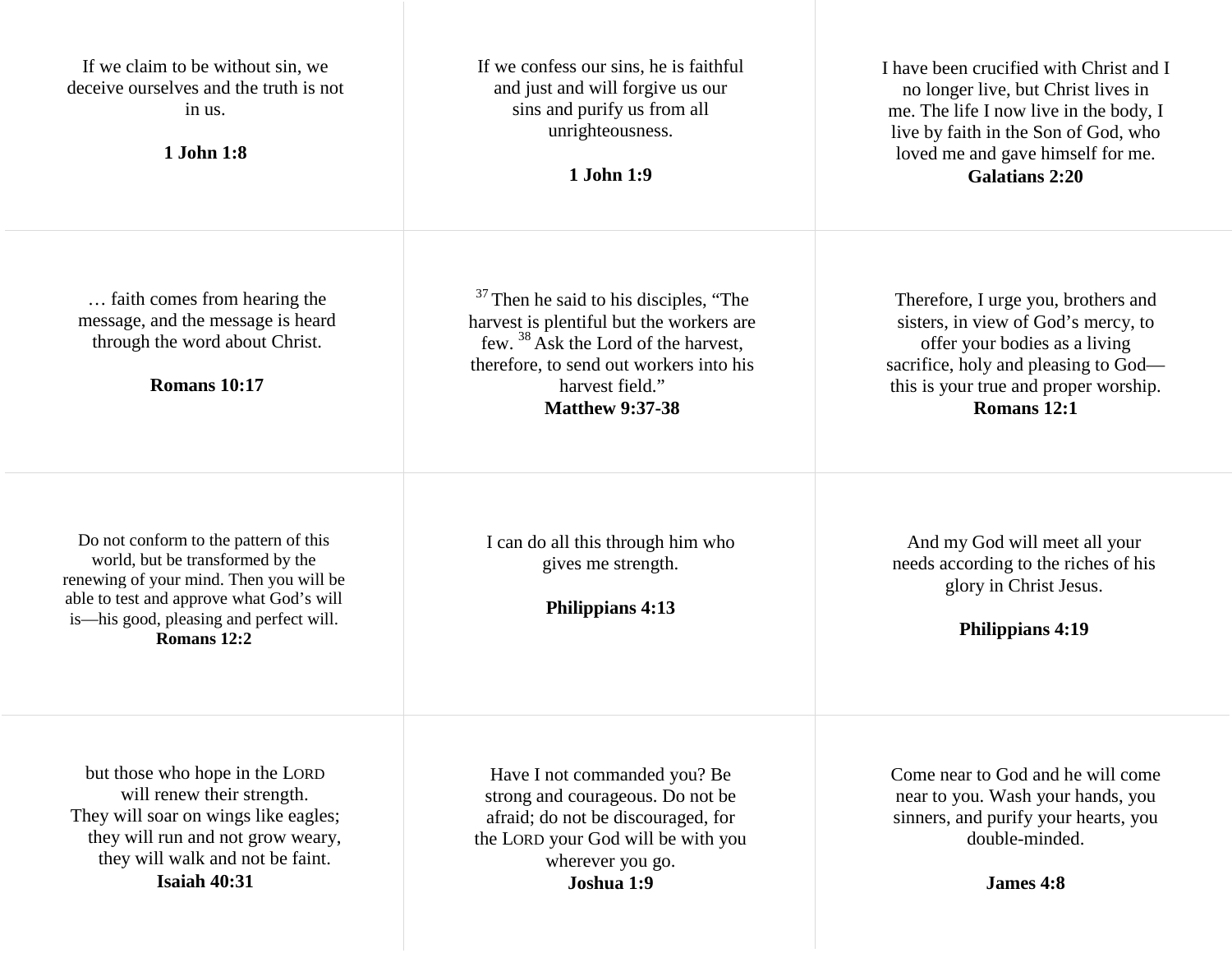| Do not love the world or anything in<br>the world. If anyone loves the world,<br>love for the Father is not in them.<br>1 John 2:15                                                                                                                                       | [Jesus said], "I am the vine; you are the<br>branches. If you remain in me and I in<br>you, you will bear much fruit; apart<br>from me you can do nothing."<br><b>John 15:5</b>                    | $\sqrt{7}$ Dear friends, let us love one another, for<br>love comes from God. Everyone who<br>loves has been born of God and knows<br>God. <sup>8</sup> Whoever does not love does not<br>know God, because God is love.<br>1 John 4:7-8 |
|---------------------------------------------------------------------------------------------------------------------------------------------------------------------------------------------------------------------------------------------------------------------------|----------------------------------------------------------------------------------------------------------------------------------------------------------------------------------------------------|------------------------------------------------------------------------------------------------------------------------------------------------------------------------------------------------------------------------------------------|
| No temptation has overtaken you except what<br>is common to mankind. And God is<br>faithful; he will not let you be tempted beyond<br>what you can bear. But when you are tempted,<br>he will also provide a way out so that you can<br>endure it.<br>1 Corinthians 10:13 | May these words of my mouth and<br>this meditation of my heart<br>be pleasing in your sight,<br>LORD, my Rock and my Redeemer.<br><b>Psalm 19:14</b>                                               | But you will receive power when the<br>Holy Spirit comes on you; and you<br>will be my witnesses in Jerusalem, and<br>in all Judea and Samaria, and to the<br>ends of the earth.<br><b>Acts 1:8</b>                                      |
| But seek first his kingdom and his<br>righteousness, and all these things will<br>be given to you as well.<br><b>Matthew 6:33</b>                                                                                                                                         | Take delight in the LORD,<br>and he will give you the desires of<br>your heart.<br><b>Psalm 37:4</b>                                                                                               | Whoever believes in the Son has<br>eternal life, but whoever rejects the<br>Son will not see life, for God's wrath<br>remains on them.<br><b>John 3:36</b>                                                                               |
| For all have sinned and fall short of<br>the glory of God.<br>Romans 3:23                                                                                                                                                                                                 | <sup>5</sup> Trust in the LORD with all your heart<br>and lean not on your own<br>understanding;<br>$6$ in all your ways submit to him,<br>and he will make your paths straight.<br>Proverbs 3:5-6 | For the wages of sin is death, but the<br>gift of God is eternal life in Christ<br>Jesus our Lord.<br>Romans 6:23                                                                                                                        |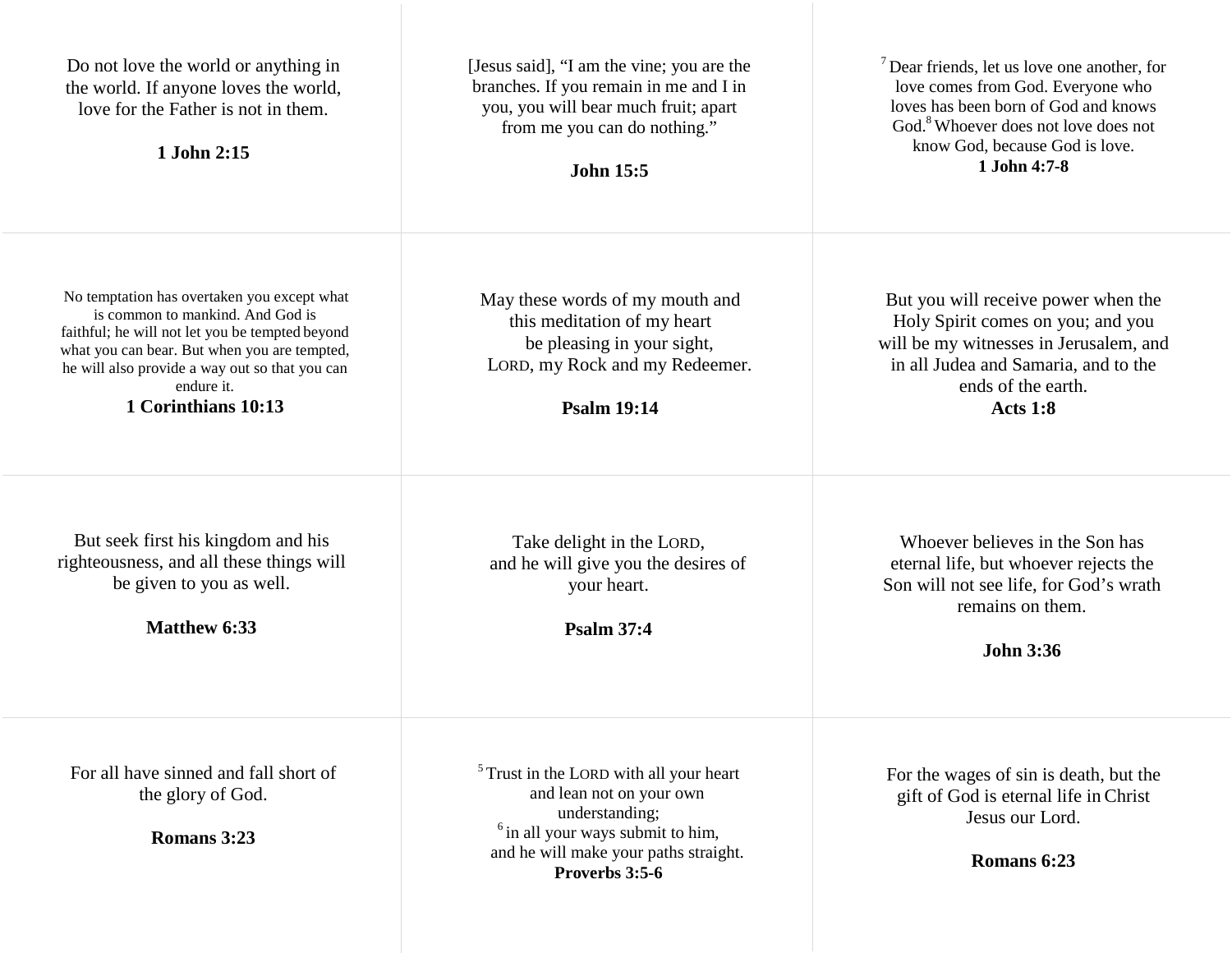| There is a way that appears to be right,<br>but in the end it leads to death.<br>Proverbs 14:12                        | If you declare with your mouth, "Jesus<br>is Lord," and believe in your heart that<br>God raised him from the dead, you<br>will be saved.<br>Romans 10:9 | Wine is a mocker and beer a brawler;<br>whoever is led astray by them is not<br>wise.<br>Proverbs 20:1                            |
|------------------------------------------------------------------------------------------------------------------------|----------------------------------------------------------------------------------------------------------------------------------------------------------|-----------------------------------------------------------------------------------------------------------------------------------|
| I have hidden your word in my heart<br>that I might not sin against you.<br><b>Psalm 119:11</b>                        | Whoever conceals their sins does not<br>prosper,<br>but the one who confesses and<br>renounces them finds mercy.<br>Proverbs 28:13                       | Whoever has the Son has life;<br>whoever does not have the Son of God<br>does not have life.<br>1 John 5:12                       |
| Your word is a lamp for my feet,<br>a light on my path.<br><b>Psalm 119:105</b>                                        | Give thanks to the LORD, for he is<br>good;<br>his love endures forever.<br><b>Psalm 107:1</b>                                                           | In their hearts humans plan their<br>course,<br>but the LORD establishes their steps.<br>Proverbs 16:9                            |
| But God demonstrates his own love<br>for us in this: While we were still<br>sinners, Christ died for us.<br>Romans 5:8 | So whether you eat or drink or<br>whatever you do, do it all for the glory<br>of God.<br>1 Corinthians 10:31                                             | Be kind and compassionate to one<br>another, forgiving each other, just as<br>in Christ God forgave you.<br><b>Ephesians 4:32</b> |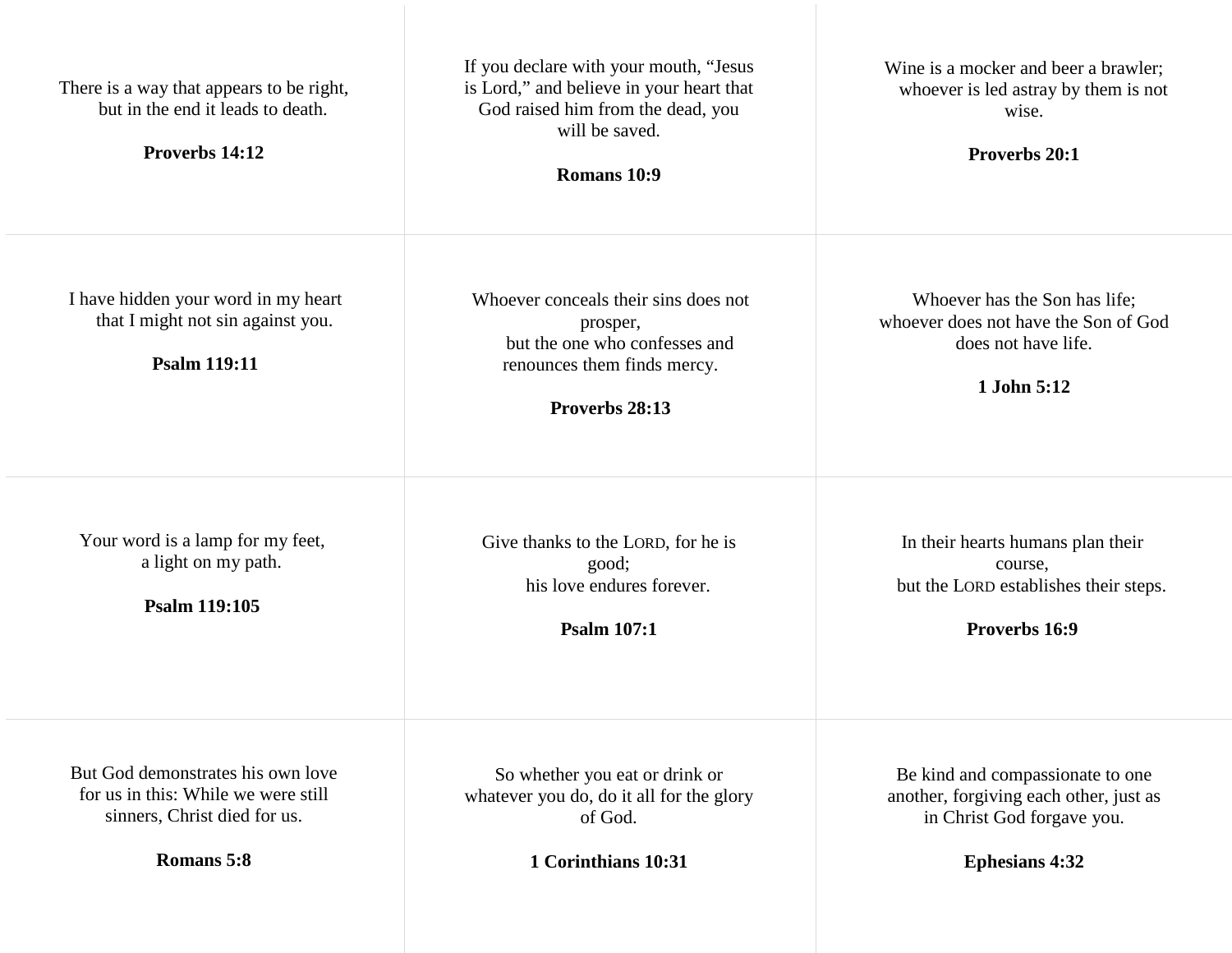| God is our refuge and strength,<br>an ever-present help in trouble.<br><b>Psalm 46:1</b>                                         | Cast all your anxiety on him because<br>he cares for you.<br>1 Peter 5:7                                                                                                                                        | Jesus answered, "I am the way and the<br>truth and the life. No one comes to the<br>Father except through me.<br><b>John 14:6</b>                                                                                |
|----------------------------------------------------------------------------------------------------------------------------------|-----------------------------------------------------------------------------------------------------------------------------------------------------------------------------------------------------------------|------------------------------------------------------------------------------------------------------------------------------------------------------------------------------------------------------------------|
| Therefore, if anyone is in Christ, the<br>new creation has come: The old has<br>gone, the new is here!<br>2 Corinthians 5:17     | Come to me, all you who are weary<br>and burdened, and I will give you rest.<br><b>Matthew 11:28</b>                                                                                                            | The LORD is my light and my salvation-<br>whom shall I fear?<br>The LORD is the stronghold of my life—<br>of whom shall I be afraid?<br><b>Psalm 27:1</b>                                                        |
| Jesus Christ is the same yesterday and<br>today and forever.<br>Hebrews 13:8                                                     | The Lord is not slow in keeping his<br>promise, as some understand<br>slowness. Instead he is patient with<br>you, not wanting anyone to perish, but<br>everyone to come to repentance.<br>2 Peter 3:9          | So we fix our eyes not on what is<br>seen, but on what is unseen, since<br>what is seen is temporary, but what is<br>unseen is eternal.<br>2 Corinthians 4:18                                                    |
| Whatever you do, work at it with all<br>your heart, as working for the Lord,<br>not for human masters.<br><b>Colossians 3:23</b> | "No one can serve two masters. Either<br>you will hate the one and love the<br>other, or you will be devoted to the<br>one and despise the other. You cannot<br>serve both God and money."<br><b>Luke 16:13</b> | But the fruit of the Spirit is love, joy,<br>peace, forbearance, kindness,<br>goodness, faithfulness, <sup>23</sup> gentleness<br>and self-control. Against such things<br>there is no law.<br>Galatians 5:22-23 |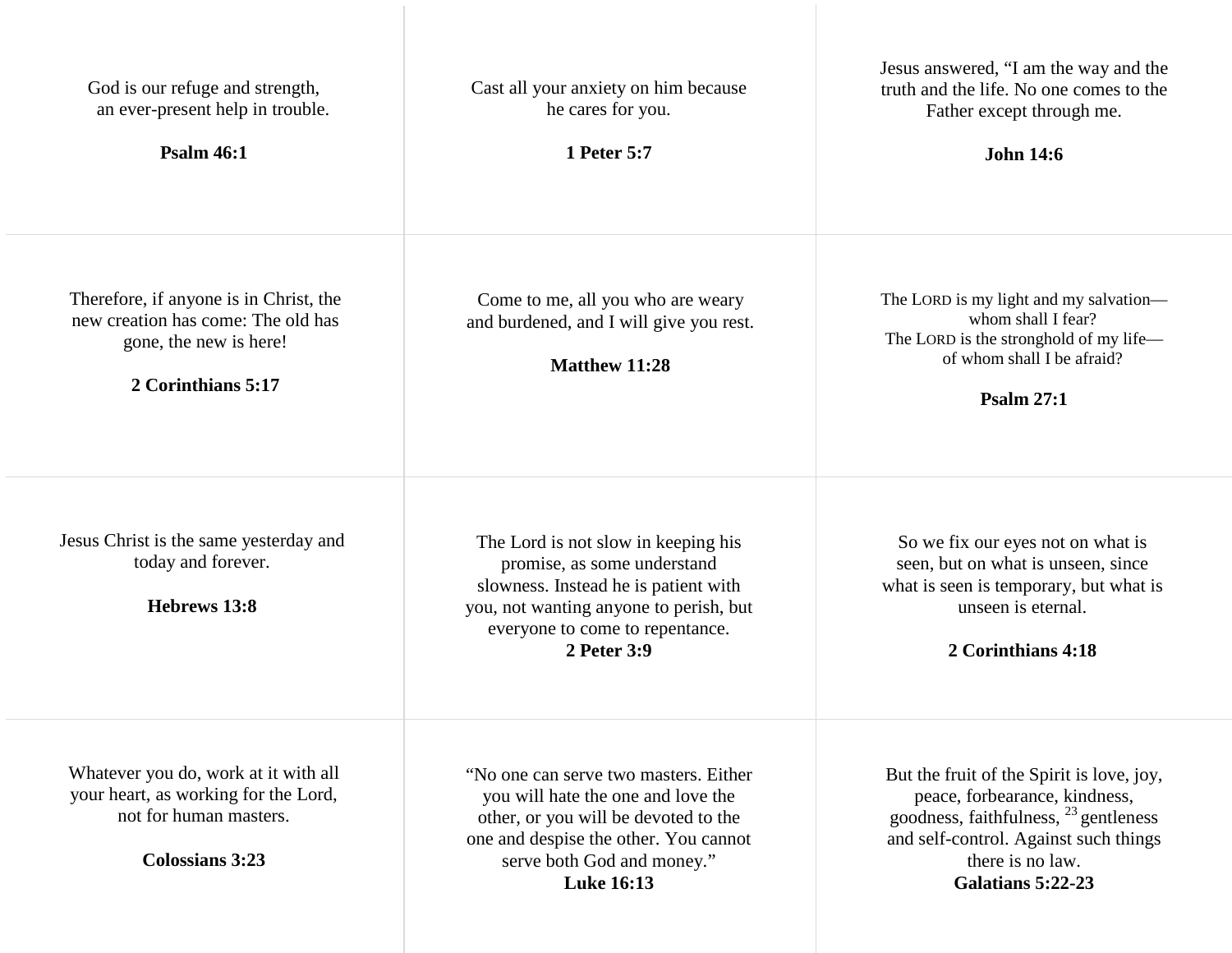| give thanks in all circumstances; for<br>this is God's will for you in Christ<br>Jesus.<br>1 Thessalonians 5:18                                                                                           | Do not be anxious about anything, but<br>in every situation, by prayer and<br>petition, with thanksgiving, present<br>your requests to God.<br>Philippians 4:6,7         | All Scripture is God-breathed and is<br>useful for teaching, rebuking,<br>correcting<br>and training in righteousness,<br>2 Timothy 3:16                                                                                                      |
|-----------------------------------------------------------------------------------------------------------------------------------------------------------------------------------------------------------|--------------------------------------------------------------------------------------------------------------------------------------------------------------------------|-----------------------------------------------------------------------------------------------------------------------------------------------------------------------------------------------------------------------------------------------|
| Let us then approach God's throne of<br>grace with confidence, so that we may<br>receive mercy and find grace to help<br>us in our time of need.<br>Hebrews 4:16                                          | He has shown you, O mortal, what is good.<br>And what does the LORD require of you?<br>To act justly and to love mercy<br>and to walk humbly with your God.<br>Micah 6:8 | The King will reply, "Truly I tell you,<br>whatever you did for one of the least<br>of these brothers and sisters of mine,<br>you did for me."<br>Matthew 25:40                                                                               |
| Therefore go and make disciples of all<br>nations, baptizing them in the name of<br>the Father and of the Son and of the<br>Holy Spirit.<br>Matthew28:19                                                  | In the same way, let your light shine<br>before others, that they may see your<br>good deeds and glorify your Father in<br>heaven.<br><b>Matthew 5:16</b>                | For our struggle is not against flesh and<br>blood, but against the rulers, against the<br>authorities, against the powers of this dark<br>world and against the spiritual forces of<br>evil in the heavenly realms.<br><b>Ephesians 6:12</b> |
| Peter replied, "Repent and be<br>baptized, every one of you, in the<br>name of Jesus Christ for the<br>forgiveness of your sins. And you will<br>receive the gift of the Holy Spirit.<br><b>Acts 2:38</b> | Jesus replied, "Very truly I tell you, no<br>one can see the kingdom of God<br>unless they are born again."<br><b>John 3:3</b>                                           | For the word of God is alive and<br>active. Sharper than any double-edged<br>sword, it penetrates even to dividing soul<br>and spirit, joints and marrow; it judges the<br>thoughts and attitudes of the heart.<br>Hebrews 4:12               |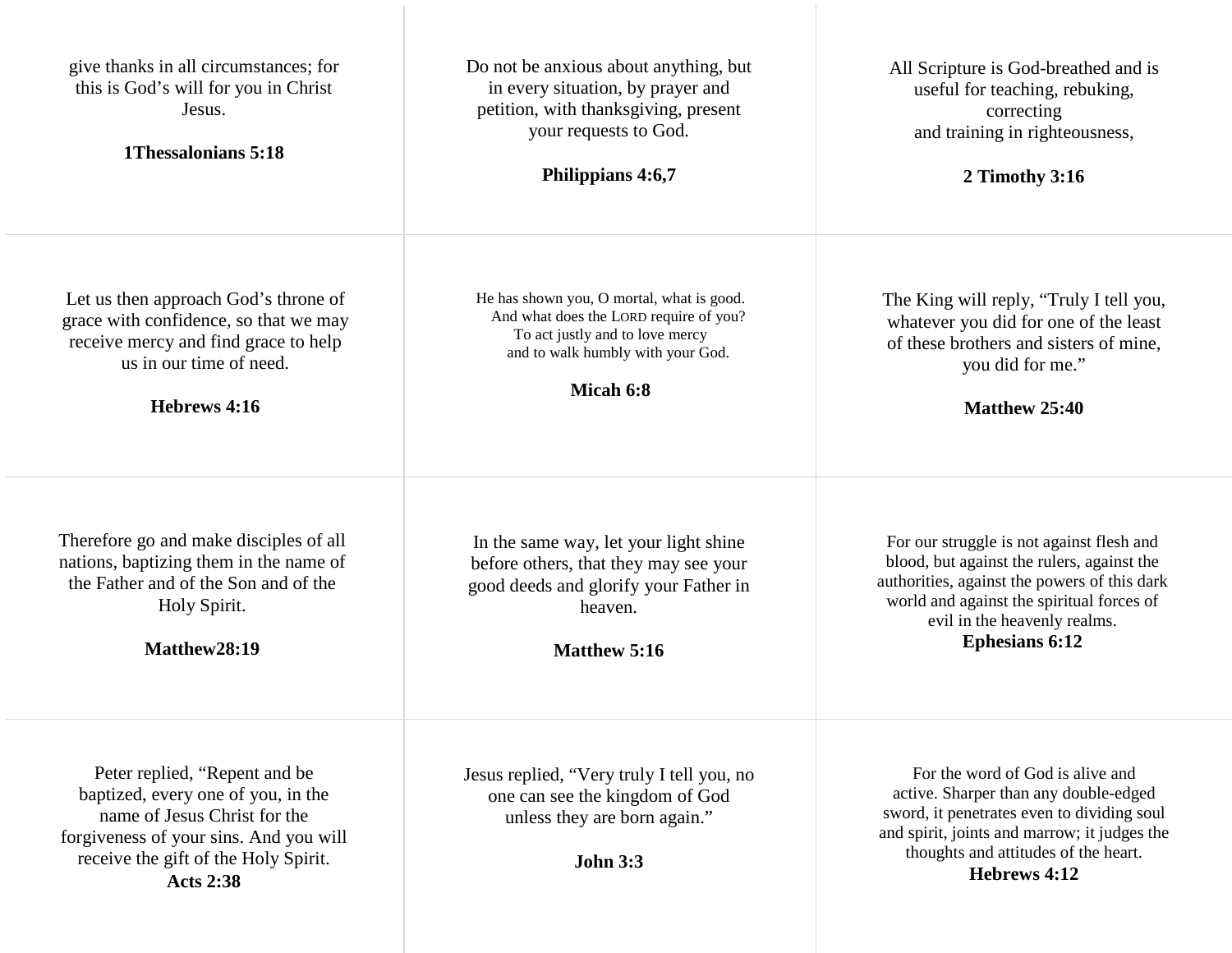| Start children off on the way they<br>should go, and even when they are old<br>they will not turn from it.<br>Proverbs 22:6 | Jesus answered, "It is written: 'Man<br>shall not live on bread alone, but on<br>every word that comes from the mouth<br>of God.'<br><b>Matthew 4:4</b> | In the beginning was the Word, and<br>the Word was with God, and the Word<br>was God.<br><b>John 1:1</b>                                                                |
|-----------------------------------------------------------------------------------------------------------------------------|---------------------------------------------------------------------------------------------------------------------------------------------------------|-------------------------------------------------------------------------------------------------------------------------------------------------------------------------|
| He said to them, "Go into all the world<br>and preach the gospel to all creation.<br><b>Mark 16:15</b>                      | Jesus replied: "Love the Lord your<br>God with all your heart and with all<br>your soul and with all your mind."<br>Matthew 22:37                       | The heart is deceitful above all things<br>and beyond cure.<br>Who can understand it?<br>Jeremiah 17:9                                                                  |
| Take delight in the LORD,<br>and he will give you the desires of<br>your heart.<br><b>Psalm 37:4</b>                        | Above all else, guard your heart,<br>for everything you do flows from it.<br>Proverbs 4:23                                                              | Each of you should give what you<br>have decided in your heart to give, not<br>reluctantly or under compulsion, for<br>God loves a cheerful giver.<br>2 Corinthians 9:7 |
| Create in me a pure heart, O God,<br>and renew a steadfast spirit within<br>me.<br><b>Psalm 51:10</b>                       | May these words of my mouth and<br>this meditation of my heart<br>be pleasing in your sight,<br>LORD, my Rock and my Redeemer.<br><b>Psalm 19:14</b>    | Come to me, all you who are weary<br>and burdened, and I will give you rest.<br>Matthew 11:28                                                                           |